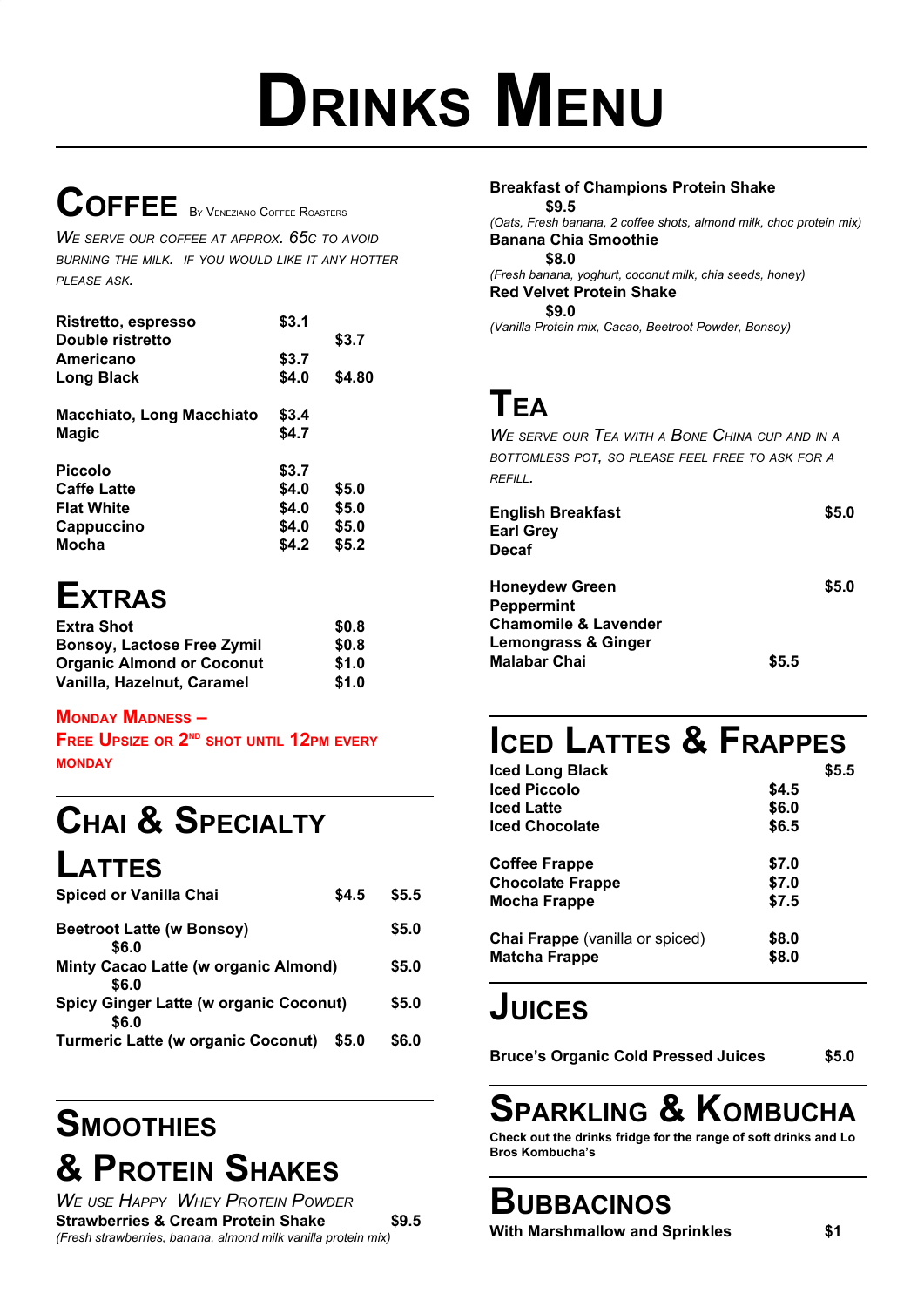#### **ALTERNATIVE MILKS**

# **FOOD MENU**

# **I<sup>N</sup> <sup>A</sup> HURRY**

| <b>Muffins</b> – check out what flavours we have each day                |       |  |
|--------------------------------------------------------------------------|-------|--|
| \$4.5                                                                    |       |  |
| <b>Banana Bread</b> – toasted and served with butter                     | \$6.5 |  |
| <b>Fruit Toast</b> – toasted and served with butter                      |       |  |
| \$5.5                                                                    |       |  |
| $(1/2$ serve)                                                            |       |  |
| \$4.5                                                                    |       |  |
| <b>Bircher Muesli</b> – organic granola, grated apple, orange            |       |  |
| Juice, Greek yoghurt, fresh fruit                                        |       |  |
| \$8.9                                                                    |       |  |
| <b>Chia Pot (GF &amp; DF)</b> – organic chia seeds, organic almond milk, |       |  |
| Honey, coconut yoghurt, gluten free cacao muesli \$8.9                   |       |  |
| McFifty3 – grilled English muffin, creamy scrambled eggs,                |       |  |
| Double Smoked ham                                                        |       |  |
| \$6.9                                                                    |       |  |
| Ham & Cheese Croissant – grilled with double smoked ham and              |       |  |

#### Cheddar cheese \$7.9

## **EGGS & OMELETS**

#### *AVAILABLE DAILY UNTIL 2PM*

OUR EGGS ARE FROM SAL AND BILL HOODS' EARTH EGGS. THEY ARE PASTURE *RAISED & THEY TASTE FANTASTIC. THEY ARE SOY, GMO, ANTIBIOTIC & HORMONE FREE SO THEY ARE EVEN BETTER FOR YOU.*

| <b>The Onsie</b> $-1$ fried egg, 1 slice of buttered ciabatta toast | \$6.5 |
|---------------------------------------------------------------------|-------|
|---------------------------------------------------------------------|-------|

**2 Eggs Scrambled or Fried** & served with Toasted Ciabatta \$10.9 EXTRAS 1/2 avocado \$3.5 baby spinach \$1.5

| ັບ 1. ບ               |       |                |       |
|-----------------------|-------|----------------|-------|
| Dbl Smoked ham        | \$3.0 | cheddar cheese | \$1.5 |
| <b>Grilled Tomato</b> | \$2.5 |                |       |

- **The Duke** 2 fried eggs on ciabatta toast, with double smoked Ham, wilted baby spinach, grilled mushrooms & Beerenberg Worsteshire Chutney \$15.5
- **Breakfast Tacos** flour tortilla, mexi bean salsa, corn chip crunch, avocado, tomato, salsa and 2 fried eggs \$12.5
- **Chicken & Cheese** 3 egg omelet, roast free range Chook, Gruyere, baby spinach & Beerenberg Worcestershire Chutney \$14.5
- **Green Eggs & Ham** 3 egg omelet, double smoked Ham, Pesto, feta, greens  $$14.5$
- **Open Omelet** Open 2 egg omelet topped with roast free range Chicken, raw & steamed greens, roast pumpkin, Toasted pepitas 616.5 (add toast to any omelet \$2.50)

# **TIN LIDS (KIDS)**

**Bubbacino** – Served with sprinkles and a marshmallow  $$10$ 

| Kids Milk - Chocolate or Strawberry Quick, Vanilla, Caramel\$2.5 |       |
|------------------------------------------------------------------|-------|
| <b>Organic Juice</b> – Pure Apple or Orange                      | \$5.0 |
| <b>Cheesy Jaffle</b> $-$ Just cheese, just how they like it      | \$4.0 |
| <b>Monster Cookies &amp; Gingerbreads</b>                        | \$4.0 |

# **SWEET TREATS**

*CHECK OUT THE DISPLAY CABINET FOR OUR RANGE OF MUFFINS, CAKES, SLICES, PROTEIN BALLS & BISCUITS FROM EAT M<sup>E</sup> PATISSERIE, JENNY'<sup>S</sup> BAKERY, SWEET DENIAL, PURABON, SWEET NECTAR AND MORE….*

# **SIGNATURE JAFFLES**

| Ham. Cheese & Tomato                                  | \$6.5 |       |
|-------------------------------------------------------|-------|-------|
| Ham. Cheddar & Mustard Pickle<br>$\sim$ $\sim$ $\sim$ |       | \$6.5 |
| Mushroom, Cheddar, Tomato Chutney & Spinach           |       | \$7.0 |
| Sopresso, Brie & caramelised onion                    | \$7.0 |       |

#### **FRIDAY JAFFLE FRENZY – ON FRIDAYS ALL OUR JAFFLES ARE JUST \$5**

## **FLAT GRILLED**

| <b>Numero Uno - prosciutto, baby spinach, roast</b> |        |
|-----------------------------------------------------|--------|
| Mushrooms, provolone, piadina                       | \$12.5 |
| The Vego - pumpkin, baby spinach, caponata          |        |
| & Feta, sourdough rye roll<br>\$11.0                |        |
| The Turk - Sopresso, mushrooms, olive tapenade,     |        |
| Provolone, grilled Turkish bread                    | \$12.0 |
| The Cabbie – double smoked ham, ripe tomato, pesto  |        |
| & mozzarella, ciabatta roll<br>\$11.5               |        |
| The New Yorker - thick cut sourdough,               |        |
| Dbl Smoked Ham, Mustard pickles,                    |        |
| cheddar cheese, & a pickled onion<br>\$13.0         |        |
|                                                     |        |

# **MUST HAVES**

**Smashed Avo** – avocado, rocket with a lemon & olive oil dressing, Sourdough Toast \$15.5

**Mushroom, Feta, Greens** – braised mushrooms, Feta & salad greens, balsamic dressing, Ciabatta Toast \$15.5